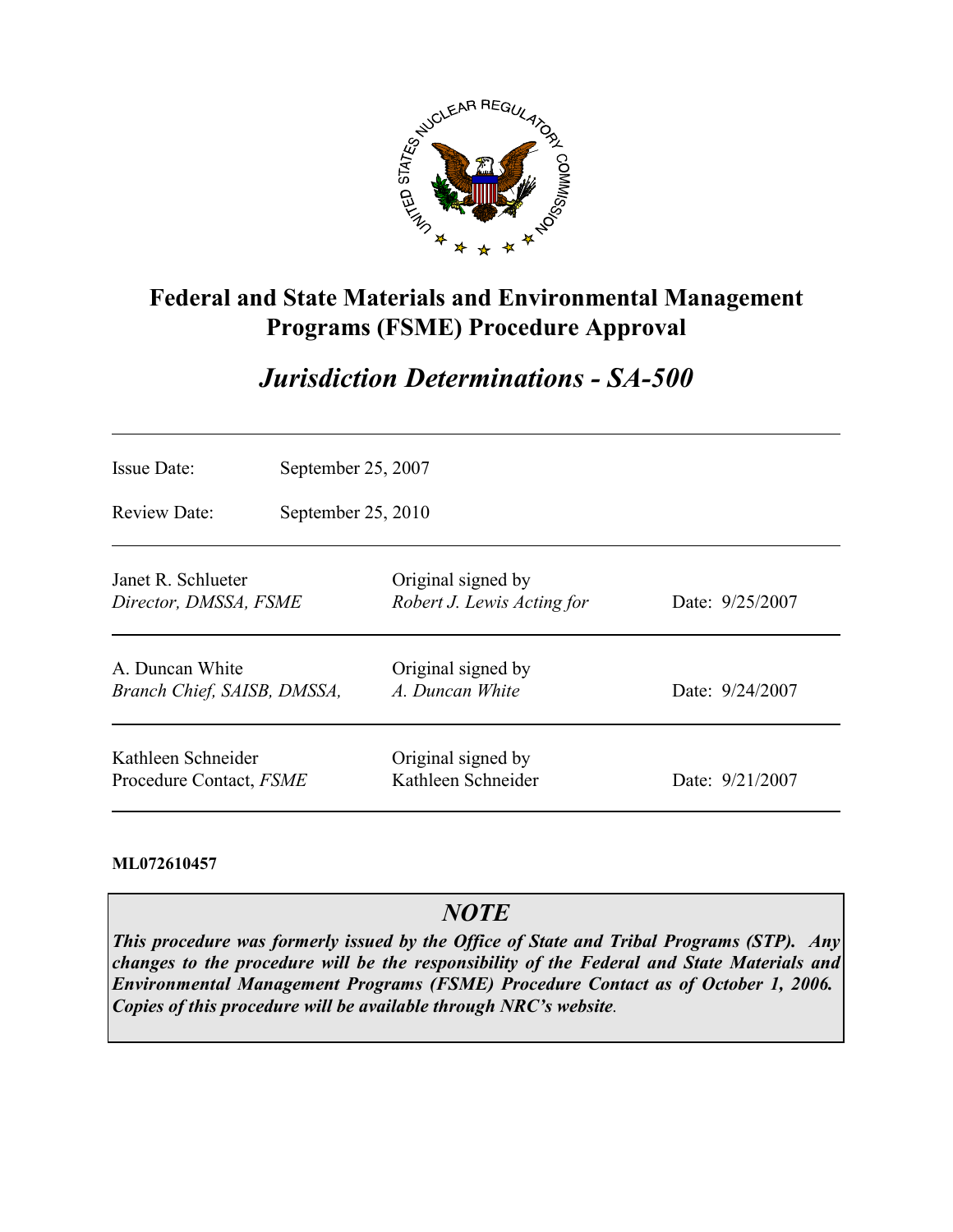

## **I. INTRODUCTION**

This procedure describes the process for resolving questions of jurisdiction involving the use of byproduct, source and special nuclear material (SNM) within Agreement States; i.e., whether the Nuclear Regulatory Commission (NRC) or an Agreement State is the appropriate licensing agency in certain cases. (NOTE: Federal ownership of land does not necessarily mean that licensees are subject to NRC regulatory control when working on that site).

#### **II. OBJECTIVE**

To provide guidance to the Office of Federal and State Materials and Environmental Management Programs (FSME) staff on the handling of jurisdiction determinations involving the use of byproduct, source and SNM within Agreement States.

#### **III. BACKGROUND**

Private sector licensees performing work on Federally-owned or Federally-controlled lands within Agreement States are covered by one of the following forms of jurisdiction listed in III.A., below.

- A. Definitions Categories of Legislative Jurisdiction<sup>1</sup>
	- 1. Exclusive legislative jurisdiction only Federal laws are applicable pursuant to the U.S. Constitution or through cession by a State.
	- 2. Concurrent legislative jurisdiction the State concerned has reserved to itself the right to exercise concurrently with the Federal government all of the same authority.
	- 3. Partial legislative jurisdiction the State concerned has granted the Federal government certain of the State's authority but has reserved to itself the

<sup>&</sup>lt;sup>1</sup> More complete definitions are contained in the background and reference folder for this procedure located in the Jurisdiction File formerly maintained by the Office of State and Tribal Programs (STP). On October 1, 2006, STP was reorganized into the Office of Federal and State Materials and Environmental Management Programs (FSME).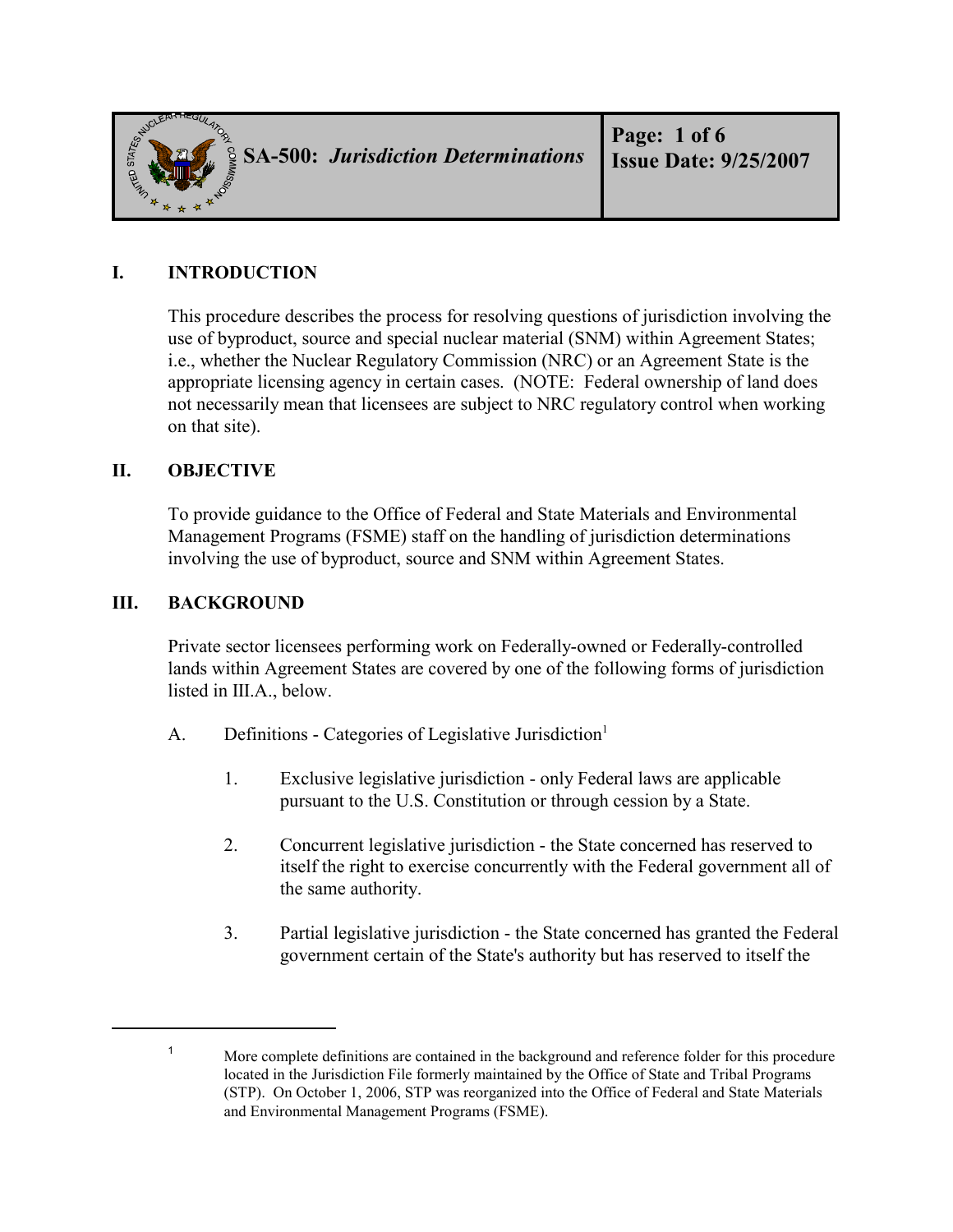right to exercise, by itself or concurrently with the Federal government, other authority.<sup>2</sup>

- 4. Proprietorial interest the Federal government has acquired some right or title to an area in a State but has not obtained any measure of the State's authority over the area.
- B. Jurisdictional determinations are normally made on a case-by-case basis following the guidance set out in Appendix A.
- C. Reservations and General Precedents
	- 1. A Section 274b Agreement, as implemented by 10 CFR Part 150, does not transfer regulatory authority to the States over the following:
		- a. Activities of Federal Agencies located in Agreement States;
		- b. Activities involving special nuclear material in quantities sufficient to form a critical mass;
		- c. Construction and operation of production and utilization facilities, or any uranium enrichment facility;
		- d. Disposal of radioactive wastes into the ocean or sea;
		- e. Transfer of products to persons exempt from licensing;
		- f. Import or export of source, byproduct, and special nuclear material;
		- g. Activities aboard commissioned naval vessels (determined by interpretation, see Reference #5).
	- 2. On Indian land, there is a presumption that the Section 274b Agreement, as implemented by 10 CFR Part 150, does not transfer regulatory authority to the States for either:

<sup>&</sup>lt;sup>2</sup> When property falls within this category, a determination must be made as to the type of authority reserved to the State (e.g., authority for public health protection).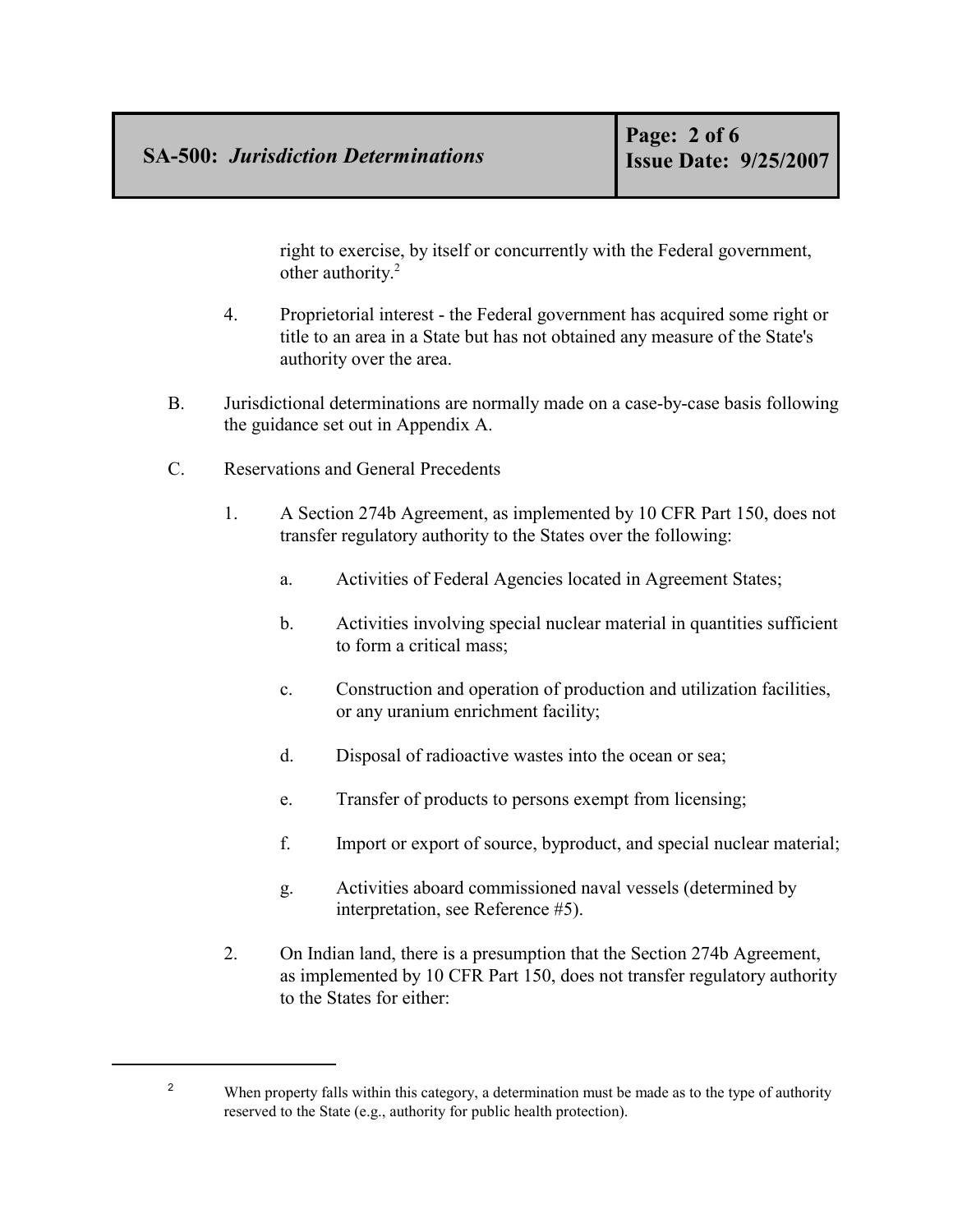- a. American Indian owned companies operating on American Indian lands; or
- b. Private (non-American Indian owned) companies operating on American Indian lands. Consequently, absent NRC written approval, a State may not regulate activities on Indian land. (See V.C. below for guidance on existing licensed facilities.)
- D. The State will exercise regulatory jurisdiction over:
	- 1. Non-Federal licensees using Agreement material in areas of non-exclusive Federal jurisdiction;
	- 2. Radiographers on reactor sites in Agreement States (determined by interpretation, see Reference #5);
	- 3. Calibration standards in Agreement States for off-site monitors around reactors;
	- 4. For activities occurring on American Indian Lands after the date of this guidance, if NRC has provided prior approval in writing, determined by the process set out in IV.B. (also see V. C. below for guidance on existing licensed facilities).
	- 5. For activities aboard naval vessels under construction at shipyards, the State may exercise regulatory jurisdiction before the vessel is commissioned. However, the construction contract terms need to be reviewed in order to determine the appropriate regulatory authority.
- E. Byproduct Material Intimately Mixed with SNM in quantities sufficient to form a critical mass at facilities within Agreement States:
	- 1. If the facility falls under the definition of "production or utilization facility" in 10 CFR 50.2, the NRC license covers all material;
	- 2. If the facility is neither a "production or utilization facility as defined" in 10 CFR 50.2, nor an uranium enrichment facility, separate licenses issued by the Agreement State and by the NRC cover the byproduct material and the SNM in quantities sufficient to form a critical mass, respectively.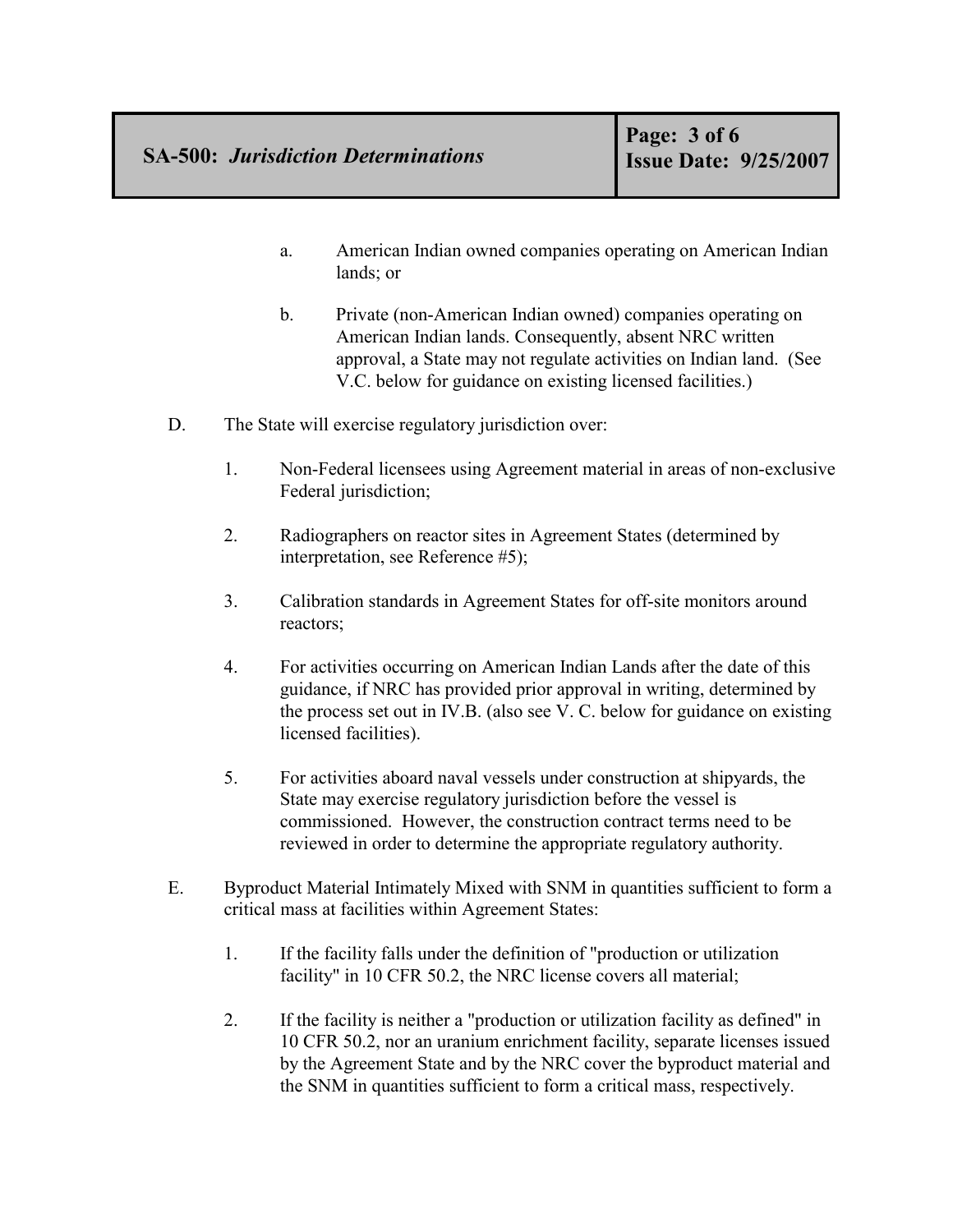- F. Offshore Operations Outside the Territorial Waters of a State:
	- 1. Persons using byproduct, source, or SNM in offshore waters are not exempt from NRC regulation (10 CFR 150.7).

### **IV. ROLES AND RESPONSIBILITIES**

- A. Procedure for determining jurisdictional status of lands for other than Indian land:
	- 1. NRC staff with questions on determining the jurisdictional status of lands or facilities should refer to the "NRC Procedure for Determining Exclusive Federal Jurisdiction" (see Appendix A).
	- 2. If a determination cannot be made in accordance with paragraph one, the Federal Agency whose facility is involved shall be contacted. Federal Agency contacts and telephone numbers may be obtained by consulting the Federal Executive Directory or the local telephone directory (the White Pages).
	- 3. If a jurisdiction question arises which involves a Federal Agency for which no contact has been established, inquiries should be directed to those offices (normally in Washington, DC) which maintain the real estate for the Federal Agency.
	- 4. Questions involving jurisdiction should be referred to the NRC's Office of the General Counsel (OGC) for assistance.
	- 5. A jurisdiction file containing appropriate supporting information is maintained by FSME.
- B. Procedure for determining jurisdictional status of activities on Indian land:
	- 1. If a State desires to exercise jurisdiction over activities on Indian lands it must apply in writing to the NRC staff providing the basis that it has the requisite legal authority to regulate Atomic Energy Act materials on Indian Lands. Normally, this would require at least a legal analysis prepared by the State Attorney General's Office explaining the basis for the State's position.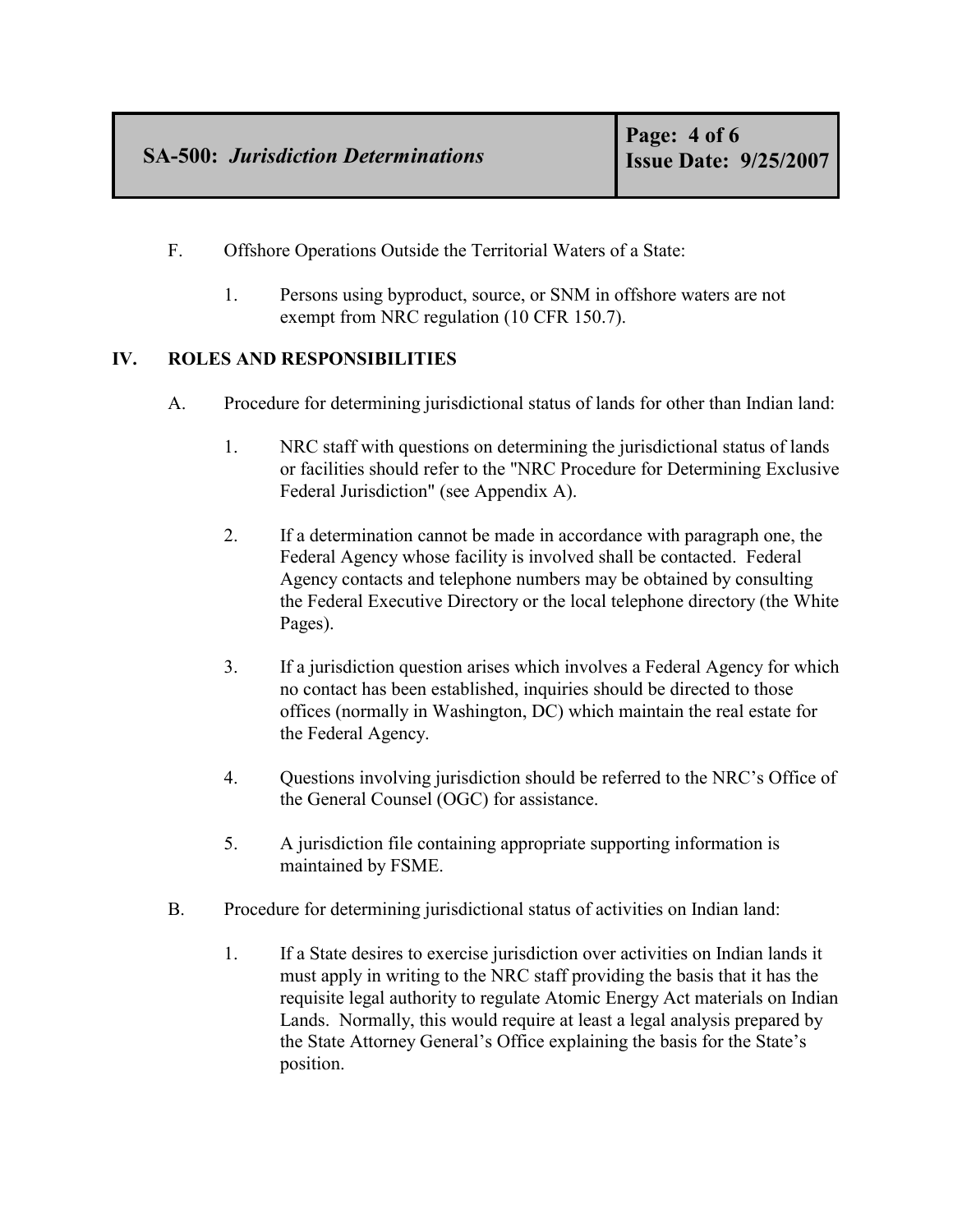- 2. The NRC staff would seek input from the affected Tribe and any other interested stakeholder such as the applicant for the license, if other than the Tribe.
- 3. The NRC staff with the assistance of the OGC will make a jurisdictional decision and therefore notify the State, the Tribe and the other stakeholders.

## **V. GUIDANCE**

- A. The NRC staff may receive inquiries or questions from licensees on the jurisdictional status of lands or facilities controlled by a Federal Agency. These licensees should be encouraged to contact the Federal Agency controlling the proposed jobsite and to obtain a jurisdiction determination.
- B. Upon obtaining information on the jurisdictional status of the proposed jobsite, the licensee shall be advised to either file for reciprocity to work in NRC Jurisdiction (for Agreement State licensees only) or file for reciprocity with the Agreement State where the work is to be conducted (for NRC licensees or licensees from other Agreement States).
- C. The NRC staff may receive inquiries or questions on the jurisdictional status of activities on Indian lands. NRC will entertain requests from States for determinations as to whether the State may regulate such activities. NRC does not intend to revisit State or NRC decisions, made prior to this guidance, on jurisdiction on Indian lands unless a written request is made.

## **VI. APPENDIX**

| Appendix $A -$ | NRC Procedure for Determining Exclusive Federal Jurisdiction |
|----------------|--------------------------------------------------------------|
| Attachment 1 - | Recommended Procedure for Licensees to Obtain Jurisdiction   |
|                | Determinations                                               |

## **VII. REFERENCES**

1. NUREG-1556, Volume 19: "Guidance For Agreement State Licensees about NRC Form 241 "Report of Proposed Activities in Non-Agreement States, Areas of Exclusive Federal Jurisdiction, or Offshore Waters" and Guidance For NRC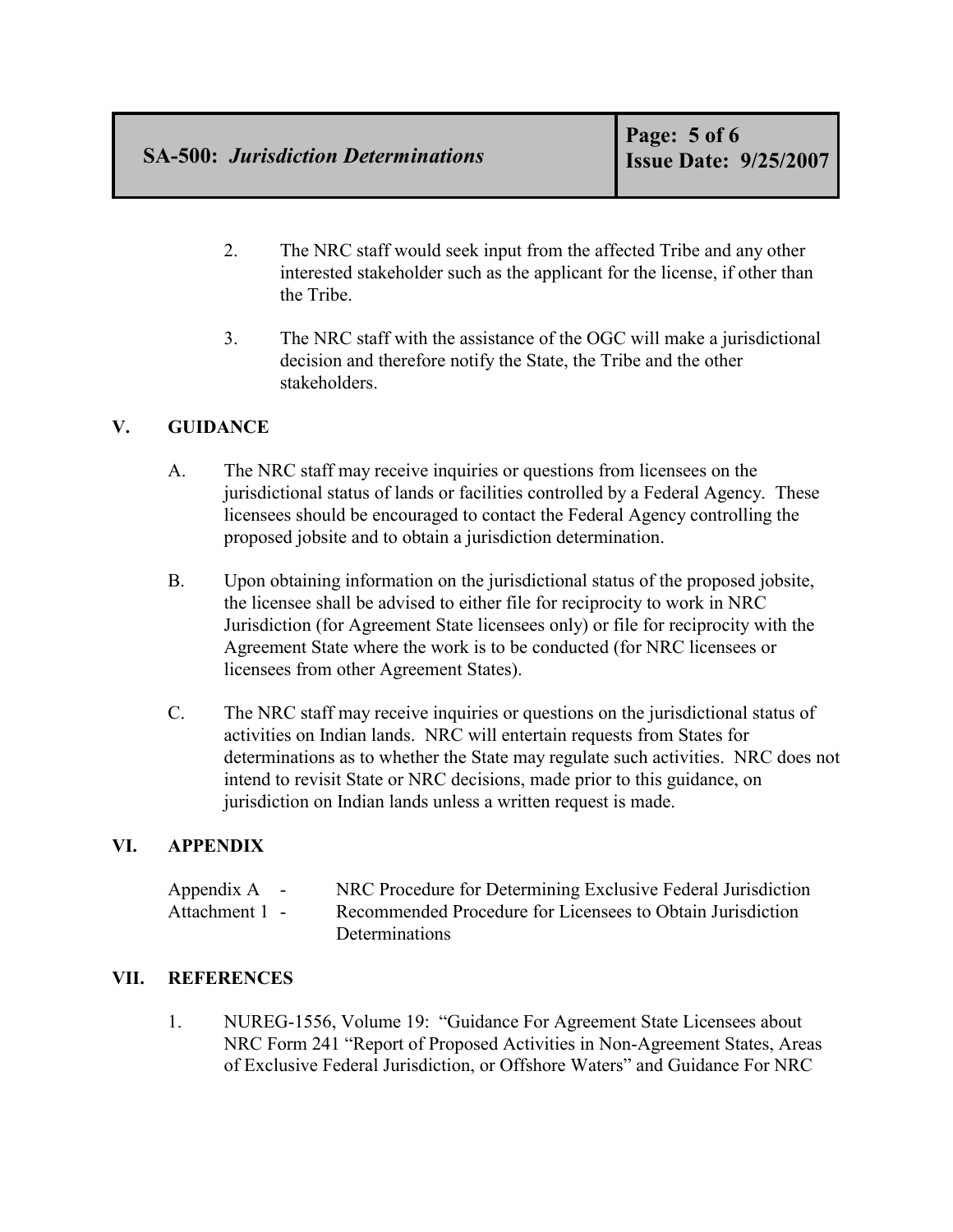Licensees Proposing to Work in Agreement States Jurisdiction (Reciprocity) (Final Report) Published: November 2000.

2. Energy Policy Act of 2005.

#### **VIII. ADAMS Reference Documents**<sup>3</sup>

| Date          | <b>Document Tittle/Description</b>                                                                                                                    | ADAMS ML#   |
|---------------|-------------------------------------------------------------------------------------------------------------------------------------------------------|-------------|
| 1.7/8/2002    | SA-500: Jurisdiction Determinations                                                                                                                   | ML020580649 |
| 2.5/22/1963   | Memorandum Parler to Shapar, Jurisdiction<br>to Regulate Private Licensees Conducting<br>Activities On Federal Enclaves in Agreement<br><b>States</b> | ML063410496 |
| 3.9/25/1965   | Guide for handling AEC-Agreement State<br>Jurisdictional Problems                                                                                     | ML063410492 |
| 4. 3/14/1969  | <b>AEC Jurisdiction Over Nuclear Facilities</b><br>and Materials Under the Atomic Energy Act,<br>Office of the General Counsel Opinion                | ML063410490 |
| 5. 10/20/1976 | All Agreement States - Interpretative Letter<br>No. 76-02 on commissioned naval vessels                                                               | ML063410484 |
| 6.9/16/1983   | Radiography operations at reactor sites<br>Memorandum from R.E. Cunningham to<br>Regional Administrators and Branch Chiefs                            | ML063410482 |
| 7. 9/10/1992  | Reciprocity in Areas of Federal Jurisdiction<br>Within Agreement States, memo from<br>S.A. Treby to C. Kammerer and<br>R. E. Cunningham               | ML063410487 |

 $3$  Several of these documents are not current. Before using these references, coordinate the review with OGC to assure that aspects of the document to be used are still valid.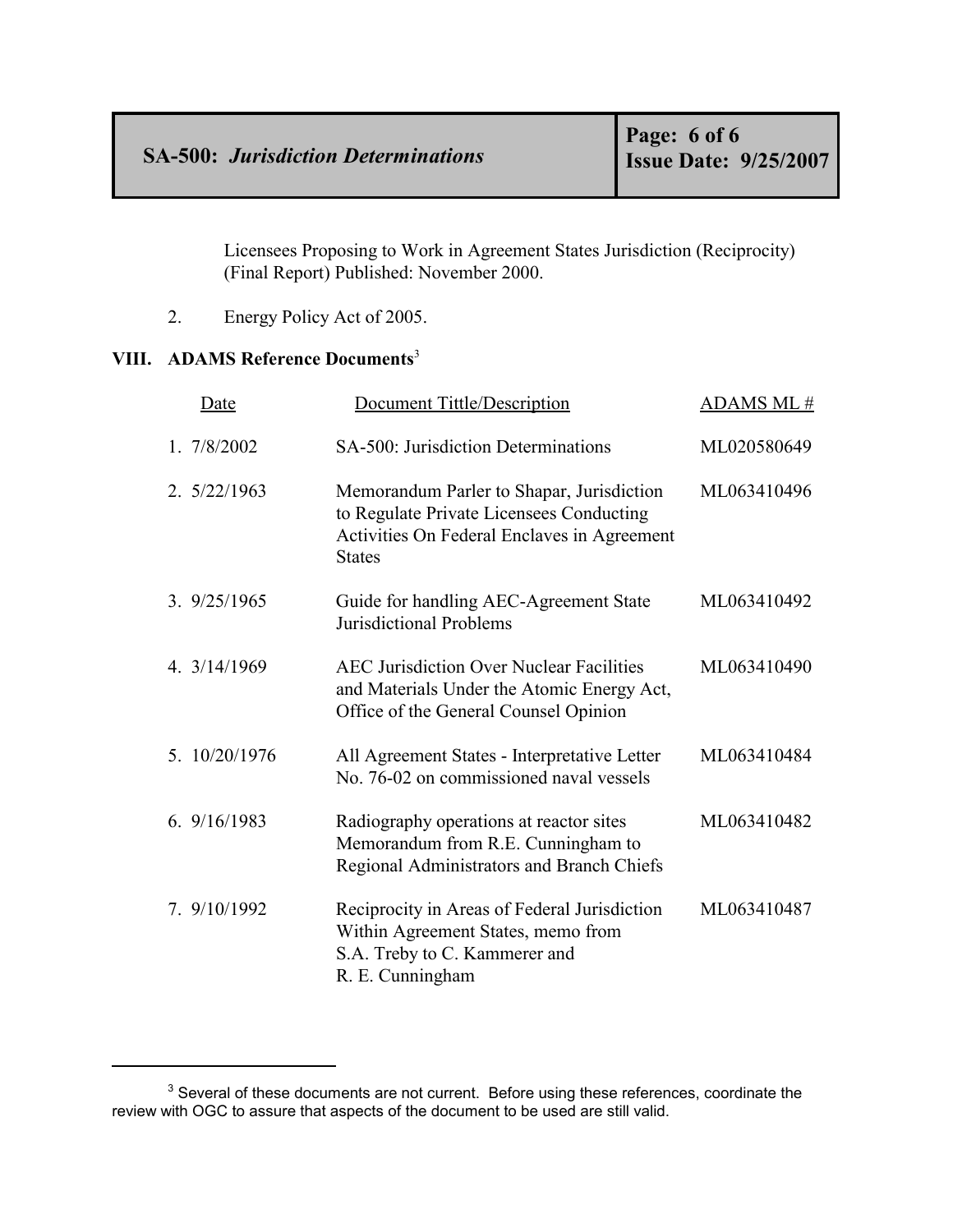# **Appendix A**

## **NRC PROCEDURE FOR DETERMINING EXCLUSIVE FEDERAL JURISDICTION**

#### **I. Introduction**

This procedure describes the process for resolving questions of jurisdiction over facilities and sites where NRC and Agreement State licensees may propose to operate, which determines whether NRC or an Agreement State is the appropriate licensing agency. (NOTE: Federal ownership of land does not necessarily mean that licensees are subject to NRC regulatory control when working on that site.)

#### **II. Areas of Exclusive Federal Jurisdiction**

An area of exclusive Federal jurisdiction is an area over which the Federal government exercises legal control without interference from the jurisdiction and administration of State law. The creation of an area of exclusive Federal jurisdiction occurs as a result of State consent at the time the Federal government acquires control over the land.

The determination of whether a Federal enclave is an area of exclusive Federal jurisdiction must be made on a case-by-case basis since the status of such land is subject to change. The most effective and efficient way to make determinations is to contact the Federal Agency responsible for exercising Federal control over the enclave.

#### **III. Responsibilities and Procedures**

Jurisdiction determination requests or questions should be handled utilizing one of the following approaches:

A. In response to inquiries or questions on jurisdictional status, the licensee should be asked to determine, from their Federal Agency contact at the site or the facility where the work is to occur, the jurisdictional status of the areas where the licensee plans to work. See Attachment 1, "Recommended Procedure for Licensees to Obtain Jurisdiction Determinations," for guidance to be followed by licensees proposing to work at Federally-controlled jobsites in Agreement States. If the area is under exclusive Federal jurisdiction, an Agreement State licensee should obtain, if practicable, a written statement from the Federal facility to that effect and submit the statement along with the reciprocity notification or application to the appropriate NRC regional office. An Agreement State licensee may not work in areas of exclusive Federal jurisdiction without either: (1) filing a Form 241 in accordance with 10 CFR 150.20(b), "Recognition of Agreement State Licensees;" or (2) by applying for a specific NRC license.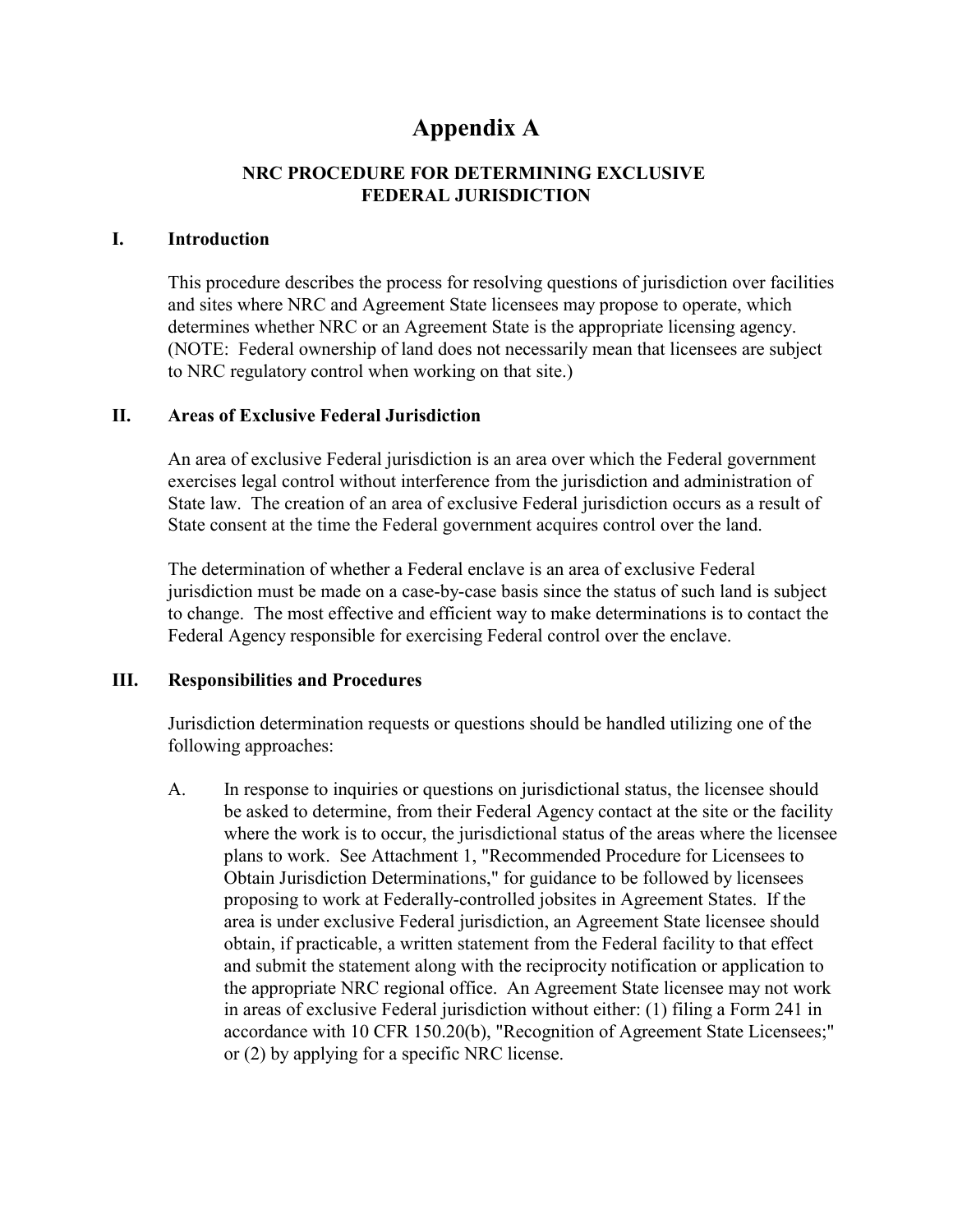## **Appendix A (Continued)**

- B. If a licensee has been unable to obtain a jurisdictional determination on a proposed Federally-controlled jobsite or is unable to identify a local or regional Federal Agency representative, the NRC staff (Regional or Headquarters) should direct the licensee to contact the appropriate Federal Agency headquarters contact for assistance in identifying the name of the appropriate local or regional representative the licensee should contact to obtain the determination. Federal Agency headquarters contacts and telephone numbers may be obtained by consulting the Federal Executive Directory or the local telephone directory (the White Pages).
- C. An NRC licensee planning to conduct operations at a Federal facility, where the Agreement State has jurisdiction (i.e., it is not an area of exclusive Federal jurisdiction), must file for reciprocity with the Agreement State regulatory authority in accordance with the State's regulations or obtain a specific license from that State. Agreement State radiation control program contacts may be accessed on the Office of Federal and State Materials and Environmental Management Programs (FSME) Website.
- D. American Indian owned companies and non-American Indian owned companies proposing to use Agreement materials on American Indian owned (Treaty) lands, should be directed to the appropriate NRC Regional Office as stated in NUREG-1556, Volume 19, Section 2.4. Jurisdictional determinations on questions involving American Indian lands will be reviewed and handled on a case-by-case basis.
- E. Naturally Occurring Radioactive Material (NORM), other than discrete sources of radium-226, is not currently regulated by the NRC. Accelerator Produced Radioactive Material (ARM) is not regulated by the NRC unless the material was produced for use in a commercial, medical or research activity. Questions regarding the use of NORM or ARM not regulated by the NRC should be directed to the appropriate Agreement State or non-Agreement State Radiation Control Program Office contacts located at FSME's Website.

Attachment:

Recommended Procedure for Licensees to Obtain Jurisdiction Determinations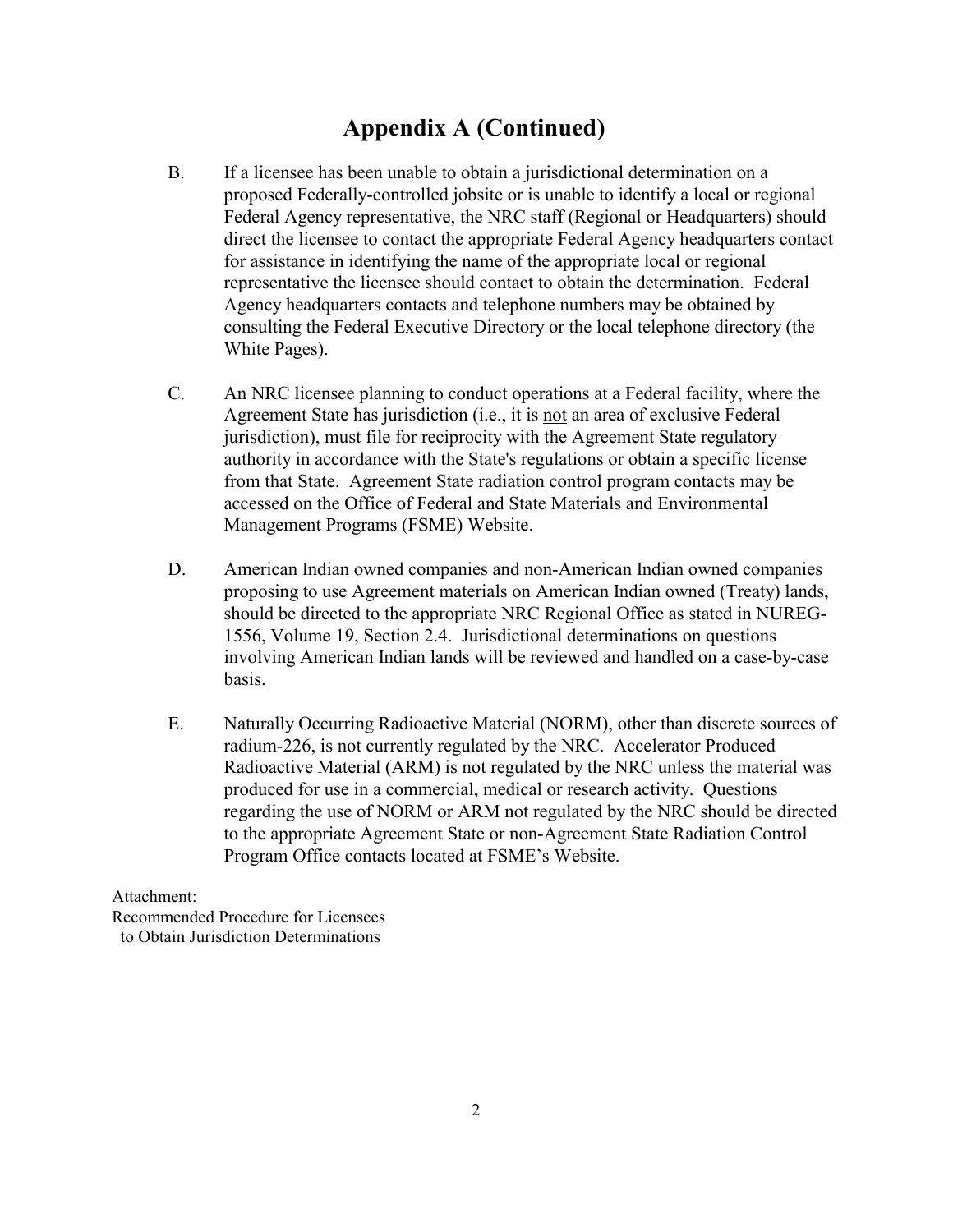## **Attachment 1**

### **RECOMMENDED PROCEDURE FOR LICENSEES TO OBTAIN JURISDICTION DETERMINATIONS**

If you intend to conduct licensed activities at a Federally-controlled site (e.g., a Federally-controlled site in an Agreement State), the jurisdictional status of the site should be determined. If you are uncertain regarding the jurisdictional status of a proposed job site, it is recommended that you take the following steps:

- A. Obtain specific information regarding the location of the proposed job site (e.g., street address, Range/Township, building or hangar number, distance from a specific intersection, or other identifying details) and identity of the Federal Agency controlling the proposed job site.
- B. Call the Federal Agency's local contact (contract officer, base environmental health officer, district office staff, regional office staff, etc.) and request information regarding the jurisdictional status of the proposed job site. We recommend that you request such a statement in writing. Otherwise, you should document, in your records, the name and title of the person at the Federal Agency who provided the determination and the date that it was provided.
	- 1. If the job site is identified as falling under "Exclusive Federal Jurisdiction" and you are an Agreement State licensee, your notification of proposed work (NRC Form 241) and, if available, a copy of the statement of jurisdiction from the agency should be submitted to NRC. In lieu of submitting an NRC Form 241, Agreement State licensees may apply for a specific NRC license to operate in areas under NRC jurisdiction. If you are an NRC licensee, no action is required.
	- 2. If the job site is identified as other than "Exclusive Federal Jurisdiction" you should contact the Agreement State within which the facility exists.

If you are an American Indian owned company or a non-American Indian owned company proposing to work on American Indian owned (Treaty) lands, you should contact the appropriate NRC Regional office as directed in NUREG-1556, Volume 19: "Guidance For Agreement State Licensees about NRC Form 241 "Report of Proposed Activities in Non-Agreement States, Areas of Exclusive Federal Jurisdiction, or Off-Shore Waters" and Guidance For NRC Licensees Proposing to Work in Agreement State Jurisdiction (Reciprocity) (Final Report) Published: November 2000."

An Agreement State licensee found to be involved in an area of exclusive Federal jurisdiction without a prior NRC license or without prior filing for reciprocity in accordance with 10 CFR 150.20 is potentially subject to escalated enforcement action, including civil penalties and orders. However, NRC will not take enforcement action against an Agreement State licensee for such